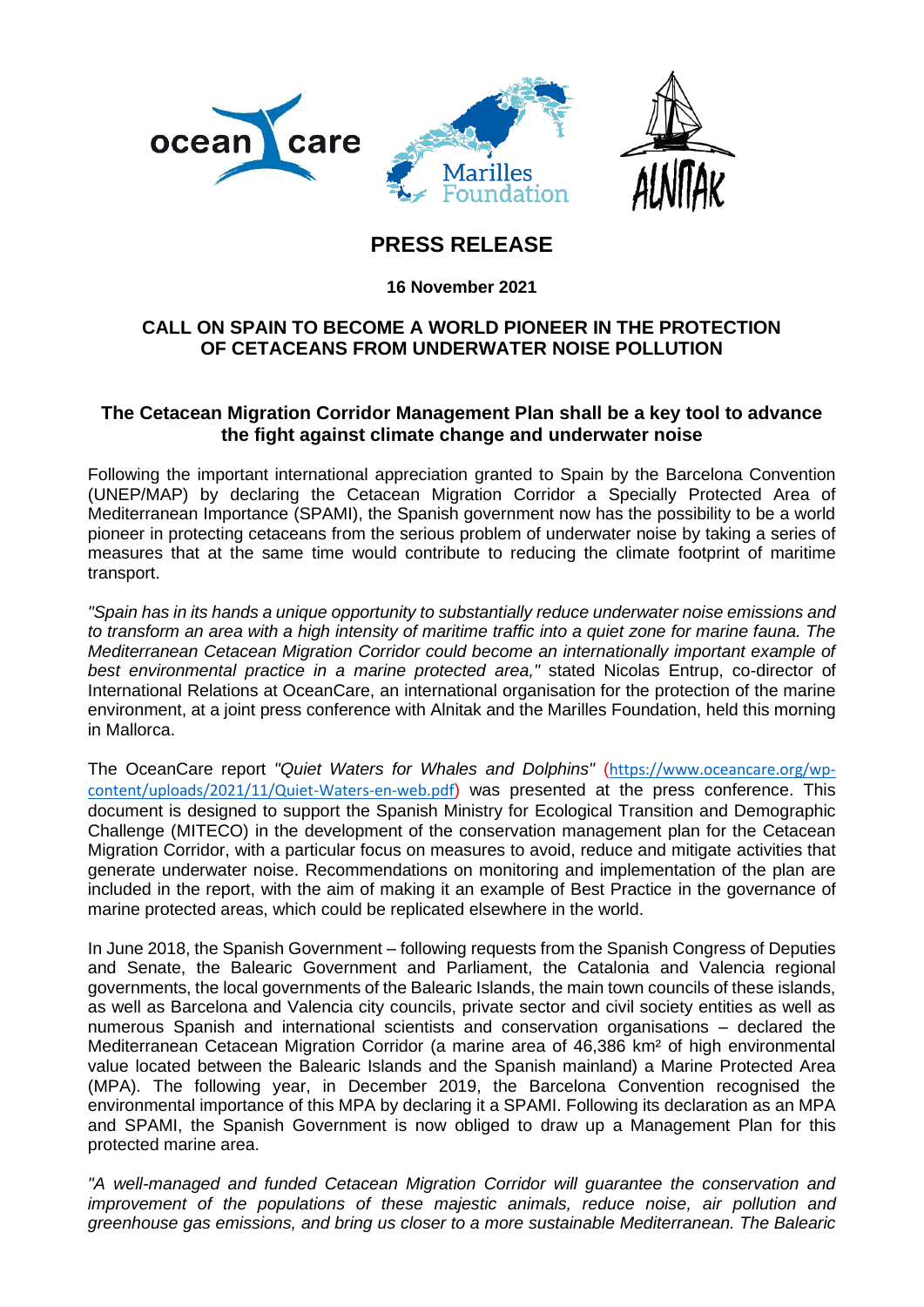*Islands must play a key role in making the cetacean corridor a success and a world reference in marine conservation,"* declared Aniol Esteban, Director of the Marilles Foundation.

This area is of high ecological value, not only because it is a migratory passage area for the fin whale (a baleen whale that is the second largest mammal on the planet) to its breeding and feeding grounds in the northern Mediterranean, but also because it is a habitat and feeding ground for a wide range of other cetacean species (deep-diving whales such as sperm whales, pilot whales and Cuvier's beaked whales; bottlenose and striped dolphins, among others), as well as several species of sea turtles such as loggerhead turtles, but also sharks and seabirds. All the species mentioned are included in Annex II of the Protocol on Specially Protected Areas and Biological Diversity in the Mediterranean of the Barcelona Convention and also in Annex IV of the EU "Habitats" Directive 92/43/EEC.

But despite their legal protection, these species are subject to strong pressures that threaten their survival – among them, due to the intensive maritime traffic in the area, the risk of lethal collisions of large cetaceans with ships. In addition, passenger and cargo ships cause high levels of underwater noise that endanger whales and dolphins. The number of merchant and cruise ships in Spanish Mediterranean ports approached 125,000 in 2019, according to official data from the Ministry of Transport, Mobility and Urban Agenda of Spain. In fact, the Cetacean Migration Corridor has been identified as an underwater noise hotspot by the Agreement on the Conservation of Cetaceans of the Black Sea, Mediterranean Sea and Contiguous Atlantic Area (ACCOBAMS), an international treaty to which Spain is also a party.

In Royal Decree 699/2018, which declared the protection of the Cetacean Migration Corridor as a Marine Protected Area, the Spanish Government made it clear that avoiding, mitigating and reducing anthropogenic underwater noise is one of the central objectives to safeguard the conservation of the great diversity of marine species that use this area.

Anthropogenic underwater noise has been identified as a critical pollutant negatively affecting global marine ecosystems in numerous scientific studies. Globally, commercial shipping is one of the main causes of underwater noise, especially since about 90% of world trade is conducted by sea.

*"Effective management of maritime traffic in this SPAMI will be essential in order to reduce underwater noise and CO<sup>2</sup> emissions,"* stated Carlos Bravo, spokesperson for OceanCare in Spain.

In this sense, reducing the speed of ships is, among the different operational measures available, the one that can contribute most cost-effectively to reducing the environmental impact of maritime transport. In fact, this measure can significantly reduce, with immediate effect,  $CO<sub>2</sub>$  emissions, atmospheric pollutants such as sulphur oxides  $(SO_x)$ , nitrogen oxides  $(NO_x)$ , particulate matter and black carbon, as well as underwater noise and the risk of collisions with marine fauna. *"We are facing a unique opportunity, because a measure such as speed reduction benefits everyone – the environment, safety at sea and the transport industry itself,"* said Ricardo Sagarminaga, Director of Alnitak.

Likewise, the Cetacean Migration Corridor meets the requirements to be declared a Particularly Sensitive Sea Area (PSSA) by the International Maritime Organisation (IMO), due to its importance for recognised ecological, socio-economic and scientific attributes and that it may be vulnerable to damage caused by international maritime activities. For this reason, the report proposes that the Spanish government request the IMO to declare the entire MPA/SPAMI a PSSA.

Finally, it should be noted that on 21 January 2020, the Council of Ministers approved the Government's Declaration on the Climate and Environmental Emergency in which it is recalled that *"the Mediterranean region is considered one of the global 'hot spots' in terms of climate change (...) All this makes it necessary to take advantage of the synergies between the policies of the fight against climate change and nature conservation, both fundamental to guarantee the well-being and survival of humanity".*

*"We encourage all stakeholders to join forces and write a success story for marine conservation in the Mediterranean",* said the spokespersons of these three organisations.